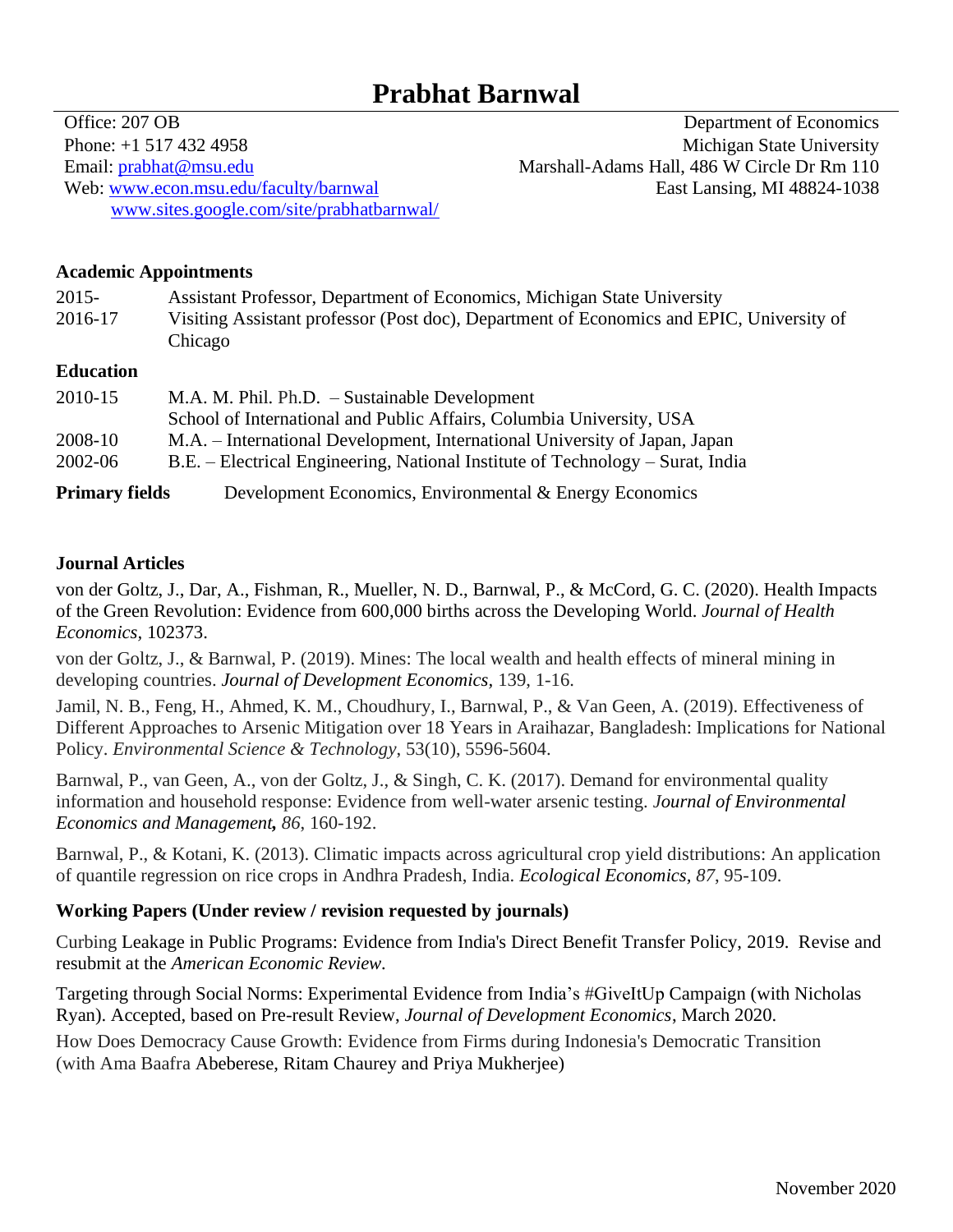## **Selected research work in progress**

Learning and Adoption of Preventive Health Behavior through Social Networks (with Alexander van Geen and Yiqian Wang)

Does Serving the Poor Cause Corruption? (with Nicholas Ryan)

Internal Trade Barriers: Evidence from Indian Trucking (with Jonathan Dingel, Pravin Krishna and Eva van Leemput)

Informal Risk-sharing and Private Initiative to Mitigate Local Environmental risks (with Alexander van Geen)

## **Invited Seminars and Conference Presentations**

| $2020 - 2021$                         | NEUDC - Dartmouth College                                                                                                                                                                                                                                                                                                                                                                 |
|---------------------------------------|-------------------------------------------------------------------------------------------------------------------------------------------------------------------------------------------------------------------------------------------------------------------------------------------------------------------------------------------------------------------------------------------|
| $2019 - 2020$                         | CREEA workshop, University of Calgary                                                                                                                                                                                                                                                                                                                                                     |
| $2018 - 2019$                         | KDI School - 3ie Conference on Impact Evaluation in Development Research, Seoul;<br>Sustainability and Development Conference, University of Michigan; Development Day,<br>University of Chicago; Pre-Analysis Mini Conference, Northwestern University                                                                                                                                   |
| $2017 - 2018$                         | 1st TCD/LSE/CEPR Workshop in Development Economics, Dublin; NEUDC - Tufts<br>University; Stockholm School of Economics Conference, Stockholm; ISI Delhi<br>conference – New Delhi; H2D2 Conference – University of Michigan                                                                                                                                                               |
| $2016 - 2017$                         | World Bank ABCDE 2016 - Washington D.C.; Seoul Journal of Economics Conference<br>- Seoul; Indian Statistical Institute- New Delhi; University of Chicago; University of<br>Washington; Boston University; Midwest International Development Conference                                                                                                                                   |
| $2015 - 2016$                         | College of William and Mary; Sustainable Development Symposium – Columbia<br>University; Public Finance Seminar - University of Michigan; JPAL Governance<br>Initiative conference - New Delhi; Individual and Small Business Taxation workshop -<br>Warsaw; Development Day - University of Michigan                                                                                     |
| $2014 - 2015$                         | McGill University; Indian School of Business; Michigan State University; NEUDC -<br>Boston University; IPWSD – Columbia University; Development Seminar – Columbia<br>University; Sustainable Development Seminar - Columbia University; IGC Growth<br>Week - London School of Economics; IGC Bihar Growth Conference - Patna;<br>IGC ISI India Development Policy Conference - New Delhi |
| $2013 - 2014$                         | IGC South Asia Growth Conference - New Delhi; Development Workshop - Columbia<br>University                                                                                                                                                                                                                                                                                               |
| $2012 - 2013$                         | Advanced Graduate Workshop on Poverty, Development and Globalization - Bangalore                                                                                                                                                                                                                                                                                                          |
| <b>Research Grants (above USD 5k)</b> |                                                                                                                                                                                                                                                                                                                                                                                           |
| $2019 - 2022$                         | National Science Foundation, Collaborative Research: Informal risk-sharing and private<br>initiative to mitigate local environmental risks, with Alexander van Geen ~USD 720,000                                                                                                                                                                                                          |
| $2019 - 2020$                         | Tata Center for Development at University of Chicago: Logistics and Trade, with<br>Jonathan Dingel ~ USD 80,000                                                                                                                                                                                                                                                                           |
| $2018 - 2019$                         | JPAL Government Initiative grant, Improving State Response to Public Grievances, with<br>Aprajit Mahajan and Shekhar Mittal (USD 50,000)<br>DFID Economic Development and Institutions Research, Monitoring the performance of<br>agents in public service delivery, with Nicholas Ryan (GBP 22,000)                                                                                      |
| $2016 - 2017$                         | Berkeley E2E Award, Trust and the Purchase of Energy-Efficient Durable Goods:<br>Evidence from Cooking Stoves in India, - USD 25,000                                                                                                                                                                                                                                                      |
| $2015 - 2016$                         | CGIAR grant, with Ram Fishman (George Washington University), Gordon McCord<br>(UC San Diego), Nathan Muller (Harvard University) and Jan von der Goltz (Columbia<br>University) ~ USD $180,000$                                                                                                                                                                                          |